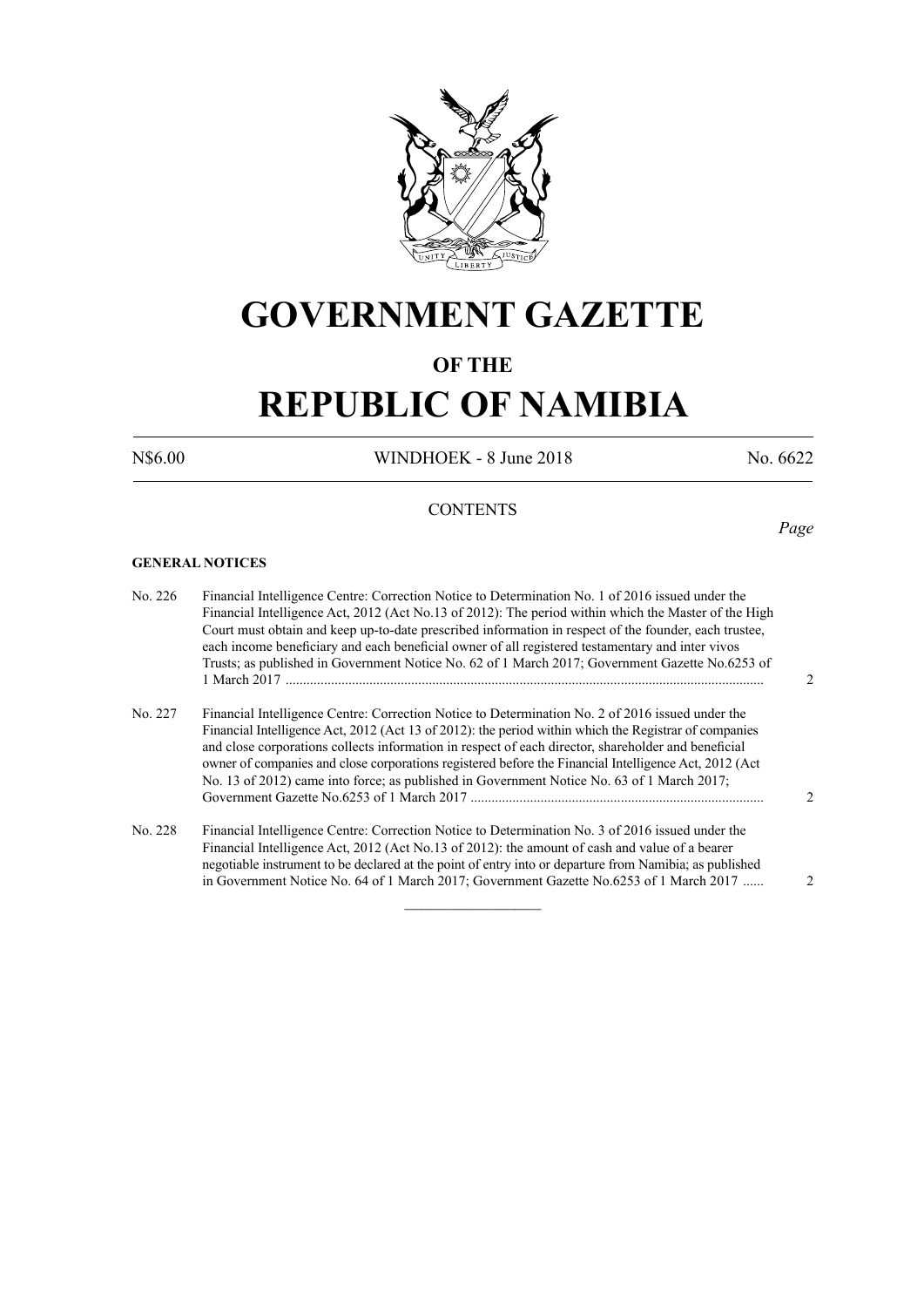## **General Notices**

## **FINANCIAL INTELLIGENCE CENTRE (FIC)**

No. 226 2018

CORRECTION NOTICE - DETERMINATION UNDER THE FINANCIAL INTELLIGENCE ACT, 2012 (ACT NO. 13 OF 2012): THE PERIOD WITHIN WHICH THE MASTER OF THE HIGH COURT MUST OBTAIN AND KEEP UP-TO-DATE PRESCRIBED INFORMATION IN RESPECT OF THE FOUNDER, EACH TRUSTEE, EACH INCOME BENEFICIARY AND EACH BENEFICIAL OWNER OF ALL REGISTERED TESTAMENTARY AND INTER VIVOS TRUSTS

In my capacity as Director of the Financial Intelligence Centre (FIC) and under the powers vested in the FIC by virtue of section 5(4) of the Financial Intelligence Act, 2012 (Act No. 13 of 2012), I hereby correct the Determination published in Government Notice 62 of 01 March 2017 by substituting the words "effective date 19 July 2016", and "the date of issue" wherever occurring in the Determination, with the words "date of publication"

## **L. Dunn DIRECTOR FINANCIAL INTELLIGENCE CENTRE (FIC)**

No. 227 2018

CORRECTION NOTICE: DETERMINATION UNDER THE FINANCIAL INTELLIGENCE ACT, 2012 (ACT NO. 13 OF 2012): THE PERIOD WITHIN WHICH THE REGISTRAR OF COMPANIES AND CLOSE CORPORATIONS MUST COLLECT INFORMATION IN RESPECT OF EACH MEMBER, DIRECTOR, SHAREHOLDER AND BENEFICIAL OWNER OF COMPANIES AND CLOSE CORPORATIONS, REGISTERED BEFORE THE FINANCIAL INTELLIGENCE ACT, 2012 (ACT NO. 13 OF 2012) CAME INTO FORCE

 $\overline{\phantom{a}}$  , where  $\overline{\phantom{a}}$ 

In my capacity as Director of the Financial Intelligence Centre (FIC) and under the powers vested in the FIC by virtue of section 4(4) of the Financial Intelligence Act, 2012 (Act No. 13 of 2012), I hereby correct the determination published in Government Notice 63 of 01 March 2017 by substituting the effective date "01 September 2016", wherever it occurs in the determination, with the words "date of publication"

### **L. Dunn DIRECTOR FINANCIAL INTELLIGENCE CENTRE (FIC)**  $\frac{1}{2}$

No. 228 2018

## CORRECTION NOTICE: DETERMINATION UNDER THE FINANCIAL INTELLIGENCE ACT, 2012 (ACT NO. 13 OF 2012): THE AMOUNT OF CASH AND VALUE OF A BEARER NEGOTIABLE INSTRUMENT TO BE DECLARED AT THE POINT OF ENTRY INTO OR DEPARTURE FROM NAMIBIA

In my capacity as Director of the Financial Intelligence Centre (FIC) and under the powers vested in the FIC by virtue of section 36 of the Financial Intelligence Act, 2012 (Act No. 13 of 2012), I hereby